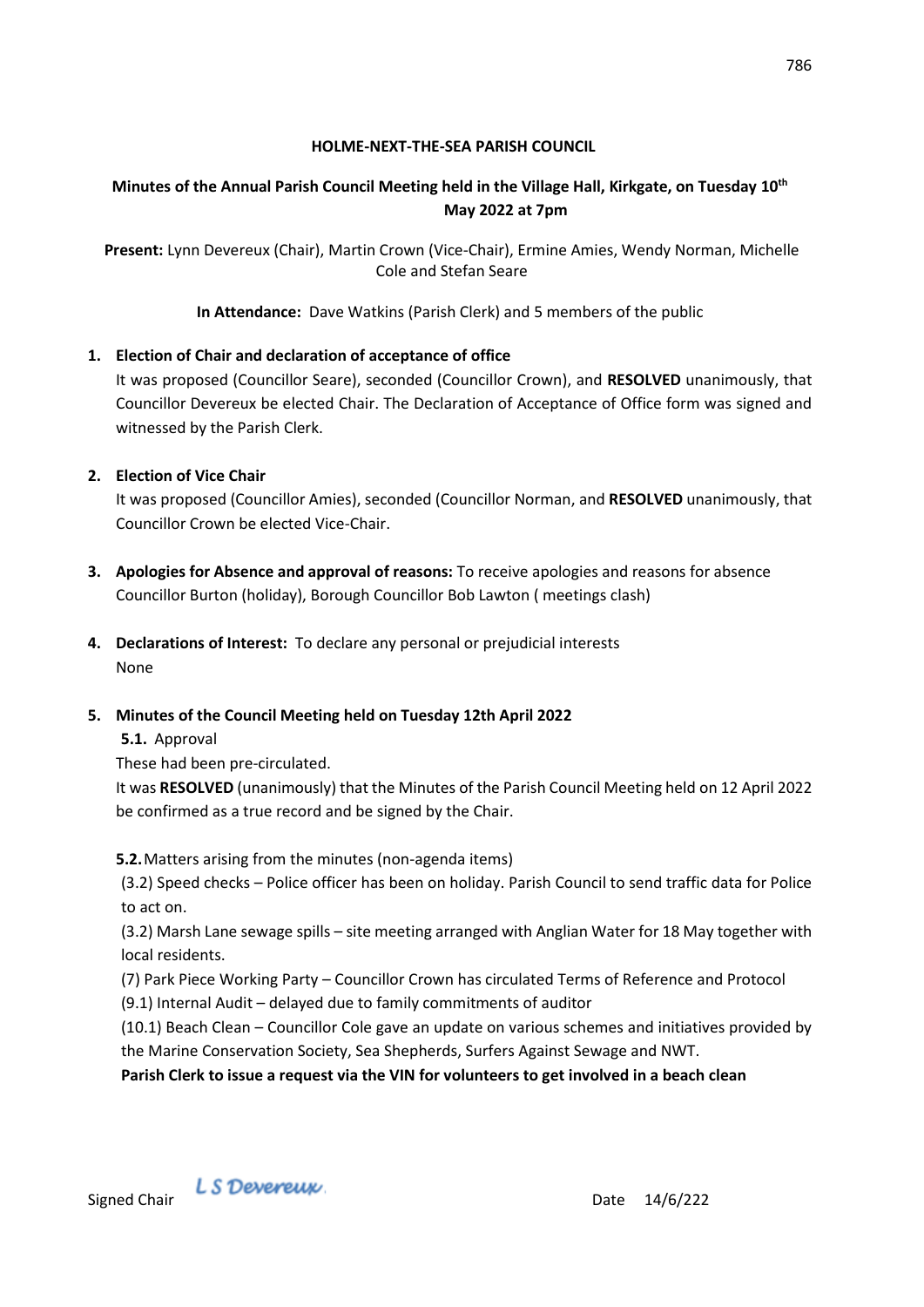## **6. Reports:** To receive the following:

**6.1.**County Councillor and District Councillor reports

Councillor Jamieson had given a summary of recent County Council news at the Annual Parish meeting which preceded this one.

**7. Public participation: Resolution** *To adjourn the meeting for up to 15 minutes for Public Participation* Parish Council thanked a member of the public who was present for his work in removing and securing a tree which had recently fallen onto Beach Road and presented an obstruction.

Member of the public supported the idea of a beach clean and felt the VIN could be an effective way of generating support and interest.

A suggestion was made about wildflowering the verge bordering the village pond. Matter to be discussed later this year with NCC.

A request was made to look at the condition of a tree located on the Triangle Land which the Parish Council owns. Growth of the tree was felt to be a hazard and in need of attention.

#### **Parish Clerk to investigate**

A parishioner enquired about the status of tree-felling they had noticed at a property adjacent to the Triangle Land.

### **Parish Clerk to investigate**

Thanks was given to the Parish Council for their perseverance in getting a road sign reinstated opposite Holme House.

A representative from the Carpet Bowls group that uses the Village Hall highlighted the current problem with the uneven flooring in the Hall. Noted that Councillor Burton is looking into the issue.

#### **8. Planning matters**

**8.1.** Applications received subsequent to this agenda None

### **8.2.** Comments made on applications

8.2.1. - **22/00202/F** - VARIATION OF CONDITION 2 OF PLANNING PERMISSION 21/00173/F: Extension on to retail unit (Use Class A1) for restaurant area (Use Class A3), storage and WCs including parking and drainage at Gurneys Fish Box, 1 Drove Orchards, Thornham Road Parish Council had decided not to comment but again drew attention to the poor access into and out of Drove Orchards.

#### **8.3.** Decisions reported

8.3.1. - **22/00119/F** - Construction of first floor rear extension over existing single storey ground floor extension at 10 Westgate, PE36 6LF - *Application withdr*awn

### **9. Appointment to Outside Bodies**

**9.2.** The Holleys Charity – Election of Trustee (For a four-year term from end of May 2022) Mrs Tina Ham was appointed to post of Trustee for a four year term. **Proposed by Councillor Devereux. Seconded by Councillor Crown. Agreed**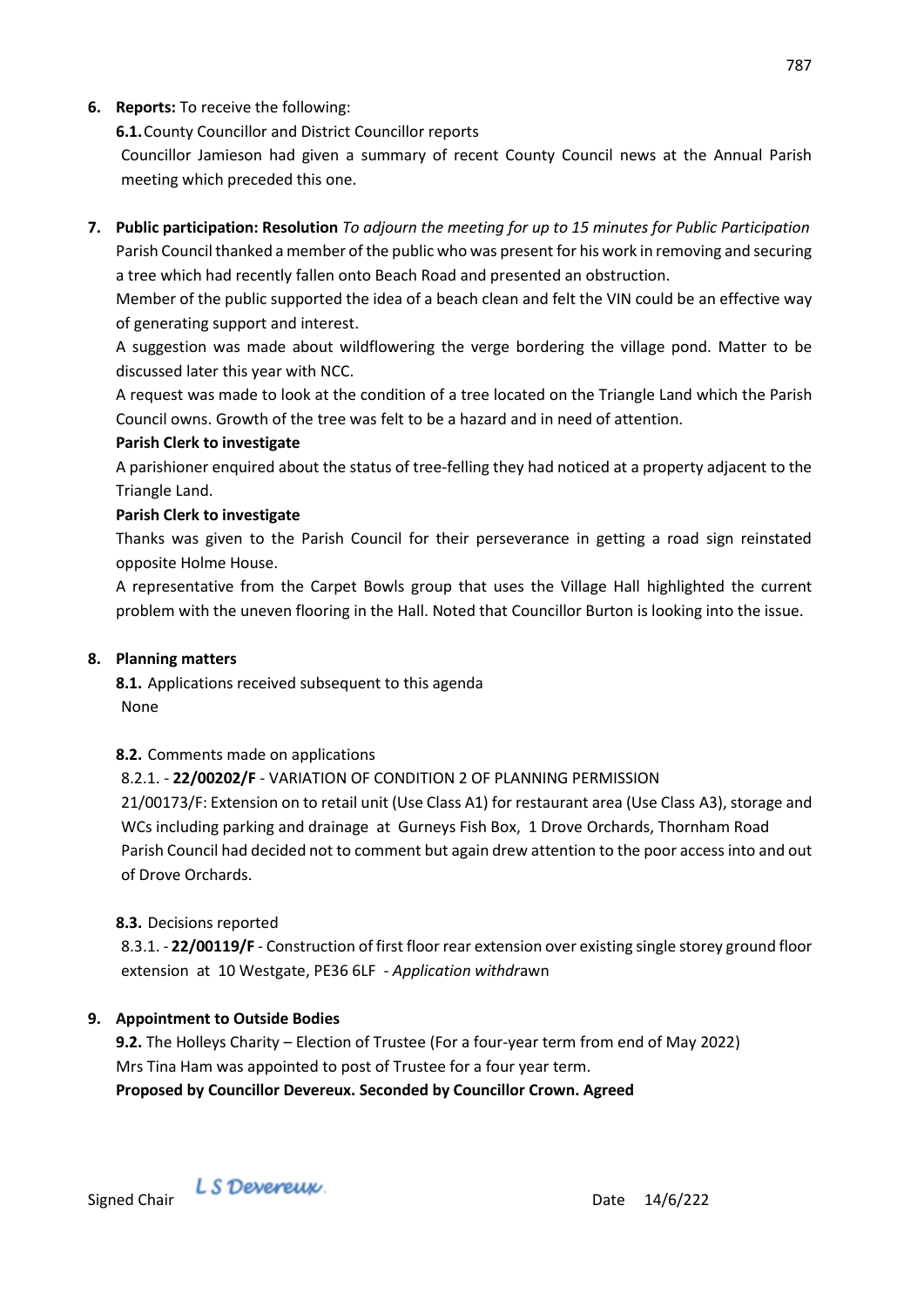### **9.3.** The Village Hall Committee

Councillors Burton and Norman were re-appointed to the Village Hall Committee. **Proposed by Councillor Devereux and Agreed**

## **10. Monthly Report from RFO**

### **10.1.** Report

A timetable for this year's Annual Governance and Accountability Return (AGAR) has been announced. Deadline for submitting AGAR forms is 1 July. Accounts are currently with the Internal Auditor for inspection.

Monthly internal financial check for March carried out by Councillor Crown 19 April 2022. Two invoices from Semba Trading require authorised councillors signature.

A VAT Claim for a potential sum of £2856.95 will be made shortly.

| <b>PAYEE</b>         | <b>REASON</b>              | <b>AMOUNT</b> | <b>PAYMENT</b><br><b>METHOD</b> |
|----------------------|----------------------------|---------------|---------------------------------|
| <b>Jamie Bridges</b> | <b>Grass cutting</b>       | £180.00       | <b>Bank Transfer</b>            |
| <b>British Gas</b>   | VH electricity             | £107.63       | <b>Direct Debit</b>             |
| <b>Payroll</b>       | <b>Staff salaries</b>      | £565.44       | <b>Bank Transfer</b>            |
| <b>HMRC</b>          | PAYE on Clerk's salary     | £141.20       | <b>Bank Transfer</b>            |
| <b>D.Watkins</b>     | Jubilee plaque             | £78.60        | <b>Bank Transfer</b>            |
| James Johnson &      | Payroll services for       | £300.00       | <b>Bank Transfer</b>            |
| Co.                  | 2020/21 and                |               |                                 |
|                      | 2021/2022                  |               |                                 |
| Westcotec            | Repair to SAM2             | £222.00       | <b>Bank Transfer</b>            |
| Westcotec            | <b>Calibration of SAM2</b> | £102.00       | <b>Bank Transfer</b>            |
| BT plc               | Phone and broadband        | £55.32        | <b>Direct Debit</b>             |
|                      | - April                    |               |                                 |

### **10.2.** Payments for authorisation

**10.3.** Review of the following documents

10.3.1. Standing Orders

## **Updated and adopted by Parish Council 9 November 2021**

10.3.2. Financial Regulations

Last reviewed April 2019.

## **Agreed that this needs to be reviewed**

10.3.3. Financial Internal Controls

Last fully reviewed April 2019 but amended May 2021 to change internal checks from quarterly to monthly.

## **Agreed**

10.3.4. Financial & Management Risk Assessment Last reviewed April 2019.

**Agreed that this needs to be reviewed**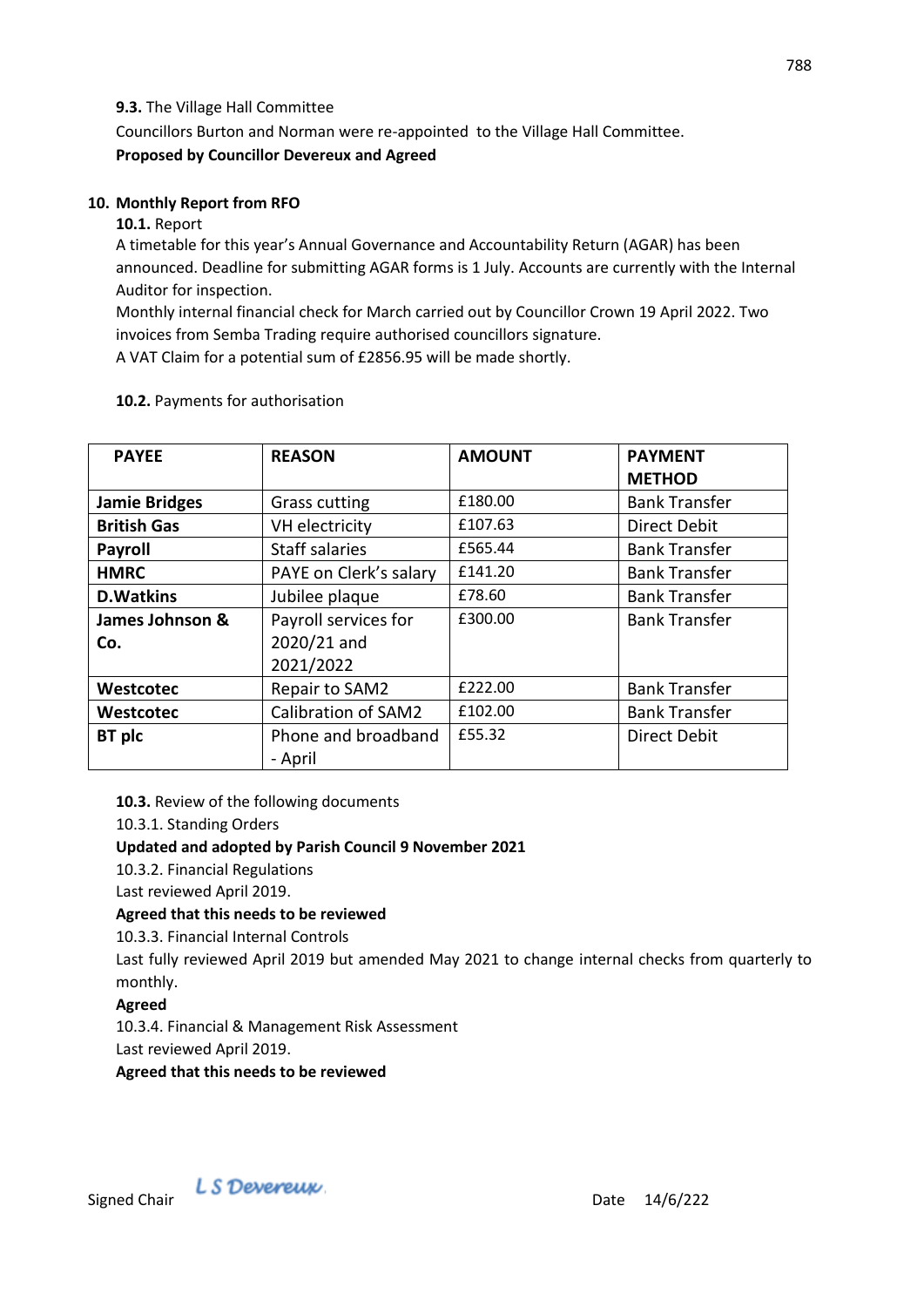### 10.3.5. Complaints procedure

NALC model currently under review by Parish Council and looking to adopt a policy in June 2022.

### **Clerk to arrange meeting**

10.3.6. Publication Scheme

Updated May 2022

10.3.7. Email and Communications policy

Parish Council does not currently have one but has previously agreed that it does want to create a policy. Work will begin on this after completion of Complaints Policy.

10.3.8. Council's policy for dealing with the press/media

Included in new Standing Orders

10.3.9. Data Protection policy

A review of this area required in view of changes to legislation and guidance from Annual Governance and Accountability Return (AGAR)

## **Agreed**

10.3.10. Direct Debits, Standing Orders and Subscriptions

Councillor Cole asked if a check could be carried out on the Emergency Telephone on Beach Road to ensure it is working.

## **Clerk to check. All other payments agreed**

10.3.11. Code of Conduct for Councillors

Updated and adopted 8 March 2022

10.3.12. Insurance

Up for renewal at the end of May. Last year the Parish Council paid £1190.92 and this year's quote is for £1368.72. That is an increase of £177.80 which is 15% above last year's premium.

## **Clerk to look for alternative quotes**

10.3.13. Asset Register

Updated as of 31 March 2022.

## **Clerk to obtain re-build costs for Village Hall, bungalow and bus shelters**

## **11. Annual Staff Appraisal (Parish Clerk and Responsible Financial Officer)**

**11.1.** Resolution: The Parish Council is pleased to report that a positive appraisal has been completed as required under the Standing Orders and Employee Contract of Employment and both parties are happy with the outcome.

### **Agreed**

## **12. Correspondence**

- **12.1.** Any correspondence not otherwise on the Agenda
	- **Sea Defences –** Councillor Devereux has been in communication with Matt Philpott (Area Manager – IDB) regarding the Environment Agency's negative response to a request to repair part of Holme's sea defences. Their argument rests on the dunes not being on their Asset Register and therefore claiming it is not their responsibility despite work they did following 2013 floods. Matt Philpot has questioned that, producing a map to show sea defences and formally asked EA to review their decision.

**Clerk to write to IDB expressing their thanks for the support and advice given by Matt Philpott**

• Meet your councillors for parishioners – proposed by Councillor Norman **Clerk to look into suitable dates**